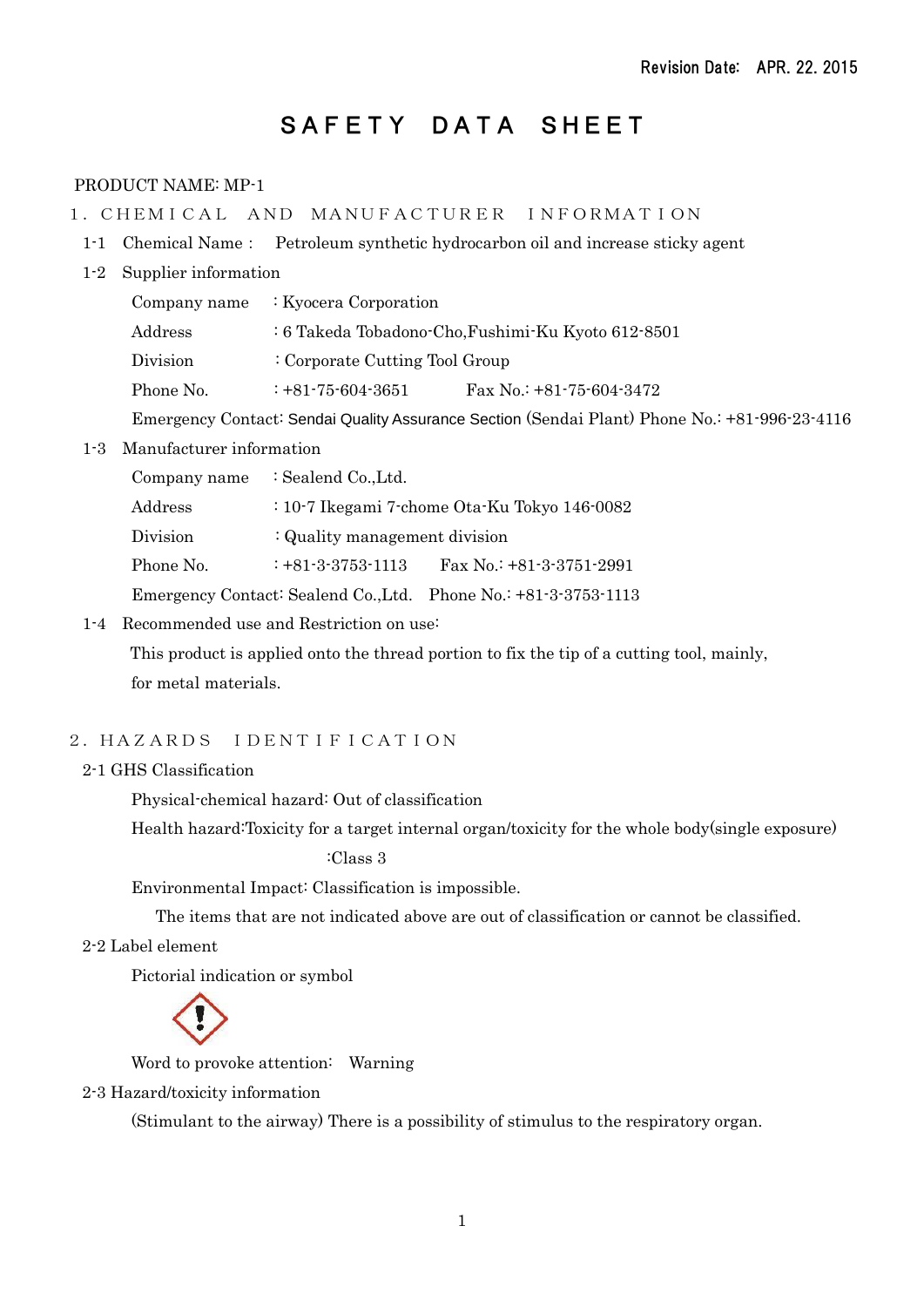Single product/mixture classification: Mixture

Chemical name: Petroleum synthetic hydrocarbon oil and increase sticky agent

 Ingredients and Contents: Synthetic Lubricant Base oil 59% Increase sticky agent (silica) 3%

Lubricating additive (molybdenum disulfide) 38%

Chemical expression and CAS No.: none

United Nations classification and United Nations number: not applicable

4.EMERGENCY AND FIRST AID PROCEDURES

When the product enters the eye: Wash the eye with fresh water and then receive medical treatment. When the product sticks on the skin: Wash the skin carefully with liquid soap.

When the product is inhaled: Move the patient to a fresh-air place and receive medical treatment if necessary.

When the product is swallowed: Do not cause the patient to vomit it. Receive medical treatment immediately.

# 5.FIRE AND EXPLOSION HAZARD DATA

Fire extinguishing method: Block off the burning source for the fire source and extinguish fire with an extinguishing agent.

> Cool the peripheral tank or building with a water spray to prevent the spread of fire. The water spray is also used to diffuse the generated gas and protect the person engaged in extinguishing work. To suppress the inhalation of generated gas and burning product, perform extinguishing work from the windward and put on a breathing type respiratory unit as required in a closed space or poor-ventilated place.

Fire extinguishing agent: Mist type extinguishing liquid, foam, powder, or carbonic acid gas.

# 6.SPILL OR LEAK PROCEDURES

Remove the peripheral ignition source.

 For a small quantity: Wipe off the product with sand or a waste cloth and collect it into an empty vessel. Then, wipe it off completely with a waste cloth.

 For a large quantity: Keep off by stretching a rope around the leakage place. After securing safety, collect the product into an empty vessel as much as possible. Take care not to discharge the oil into a river or drainage.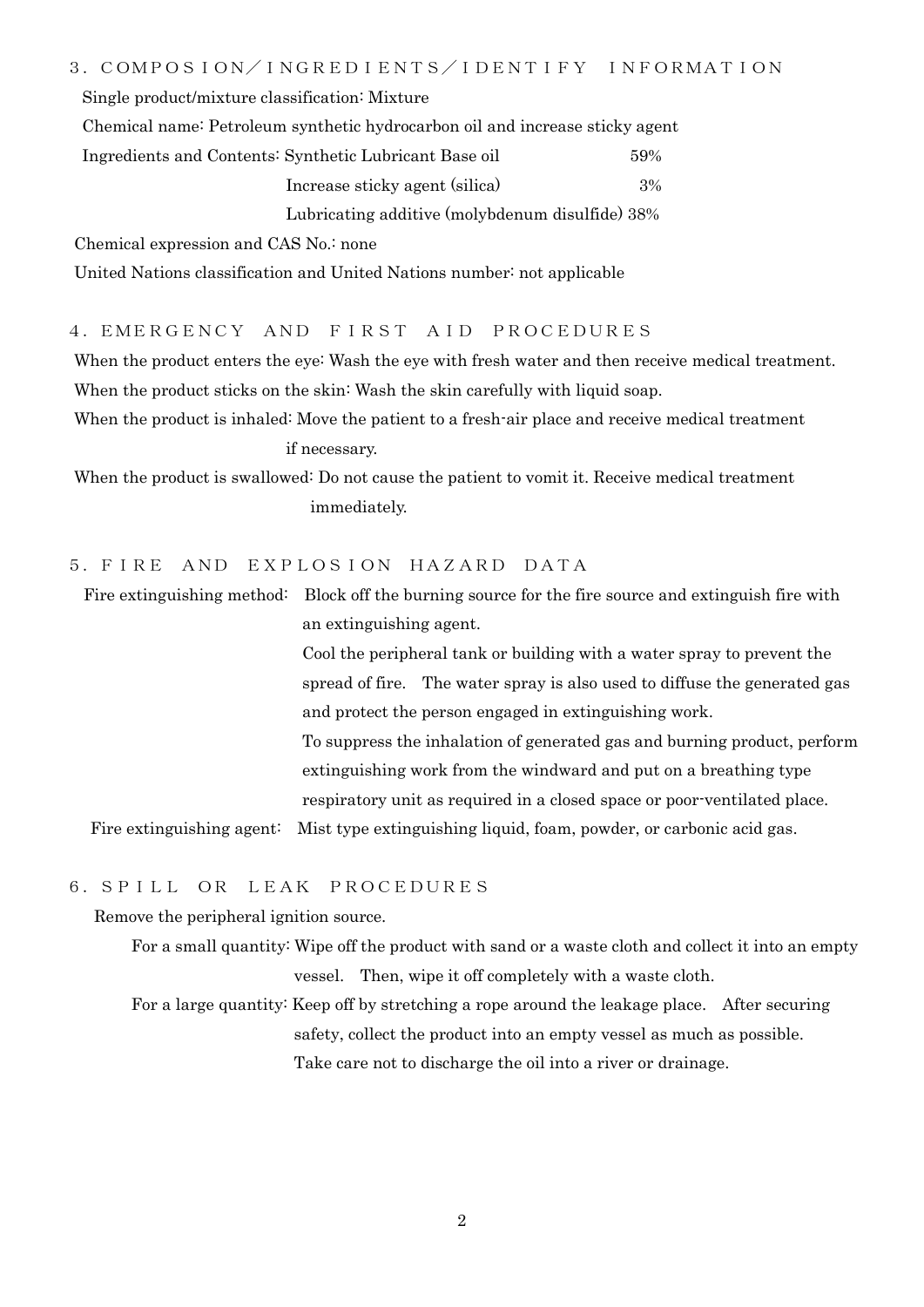#### 7.PRECAUTAIONS TO BE TAKEN IN HANDLING AND STORAGE

- Avoid the contact with a flame, spark or high-temperature matter so as not to generate vapor carelessly.
- Handle the product at a normal temperature and take care not to mix water or foreign substances.
- For equipment in which static electricity may occur, install a device to remove accumulated static electricity.
- The vapor generated from a petroleum product tends to stay because it is heavier than the air. For this reason, be careful about ventilation and fire.
- Store the product in a dark and cool place. Close the vessel tightly with a cover.

#### 8.SPECIAL PROTECTION INFORMATION

Control concentration: Not specified

Allowable concentration: Not specified

 Measure for equipment: In case of mist generation, close the generating source completely or install a local exhaust device.

Personal protector: Protector for breathing and protective glasses.... Not required usually.

 Protective gloves ... When handling the product for a long time or getting wet, put on oil-proof gloves.

 Protective clothes ... When handling the product for a long time or getting wet, put on oil-proof long sleeve working clothes.

# 9.PHYSICAL AND CHEMICAL PROPERTIES

|        | Appearance: Black semi-solid                                                    | Volatility: None                         |  |
|--------|---------------------------------------------------------------------------------|------------------------------------------|--|
|        | Specific gravity: $1.33$                                                        | Melting point: $100^{\circ}$ C or higher |  |
|        | Solubility: Low soluble into water                                              |                                          |  |
|        | Flash point: $200^{\circ}$ C or higher                                          | Fire point: $300^{\circ}$ C              |  |
|        | Explosion limit (oil mist density): Lower limit: 0.9 vol%, Higher limit: 7 vol% |                                          |  |
| $\sim$ | $\lambda$ , $\lambda$ $\tau$ , $\Gamma$                                         | D D A G T I I I I                        |  |

10.STABILITY AND REACTIVITY

Stability: Stable in the normal operating conditions.

Conditions to be avoided: No special example that has been reported

Uncongenial substance (mixing/melting inhibit substance):

Hydrogen peroxide… The product reacts positively.

Oxidizing agent (strong)… Firing or explosion may occur.

Potassium nitrate… An explosive mixture will be produced.

Hazardous substance resulting from decomposition:

 From a substance from pyrolysis, toxic and hazardous gas such as carbon disulfide and carbon monoxide may be emitted.

 Polymerization degree: There is no example of polymerization in a normal temperature and pressure.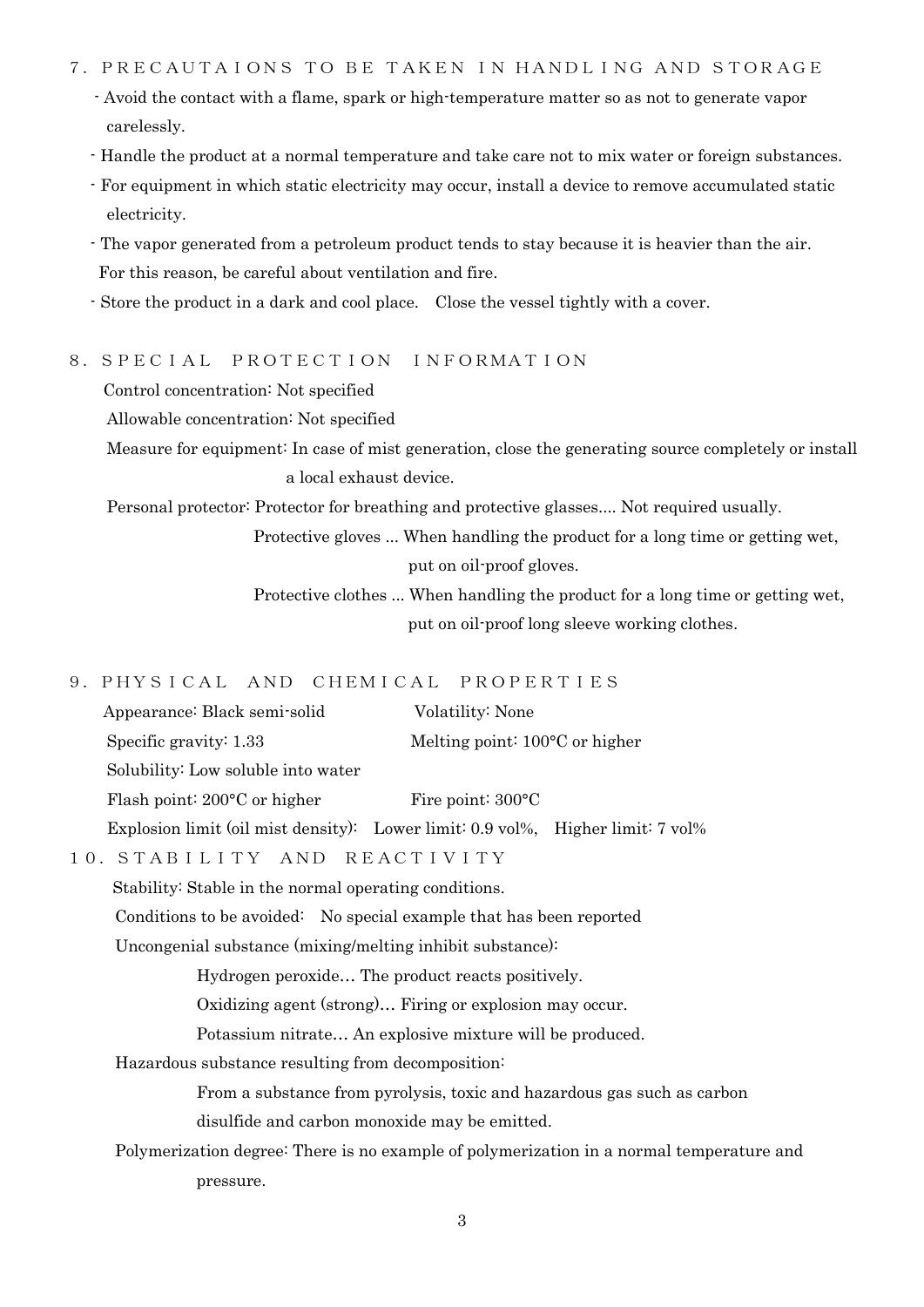## 11.HEALTH HAZARD DATA

#### As molybdenum disulfide

Acute toxicity (through the mouth): Out of classification Rat  $LD_{50}$  27 g/kg (lubricant base oil) Skin corrosion/Irritation: No data available

Serious eye damage/Irritation: No data available

Respiratory or skin sensitization: No data available

Germ cell mutagenicity: No data available

Carcinogenicity: No data available

Toxicity to the genital organ: No data available

Toxicity for specific target organ/whole-body (single exposure):

 There is no data as molybdenum disulfide. However, as molybdenum compound, it is described in the CERI Hazard Data Collection (2002) that high-density coarse particles may stimulate the upper airway. This product is classified as Division 3 (stimulative to the airway).

 Toxicity for specific target organ/whole body (repeated exposure): No data available Hazard for the aspiration type respiratory organ: No data available

#### 12.ECOLOGICAL INFORMATION

 Hazard to the aquatic environment: No data available Resolvability: Not checked Toxicity to fishes: Not checked Others: Not checked

# 13.WASTE DISPOSAL PRECAUTIONS

- It is prohibited to throw away the product.

 - When throwing away the product as waste, the related laws and regulations and local government standards should be observed.

 -When the waste disposal is performed by industrial waste disposal company approved by urban or rural governor, or by local public organ, entrust it with the product for disposal.

 - When burning the product, it should be performed in a safe place by using a proper method that is free from injury or damage. Set a lookout for it.

# 14.TRANSPORT PRECAUTIONS

The product should be carried without giving remarkable friction or vibration.